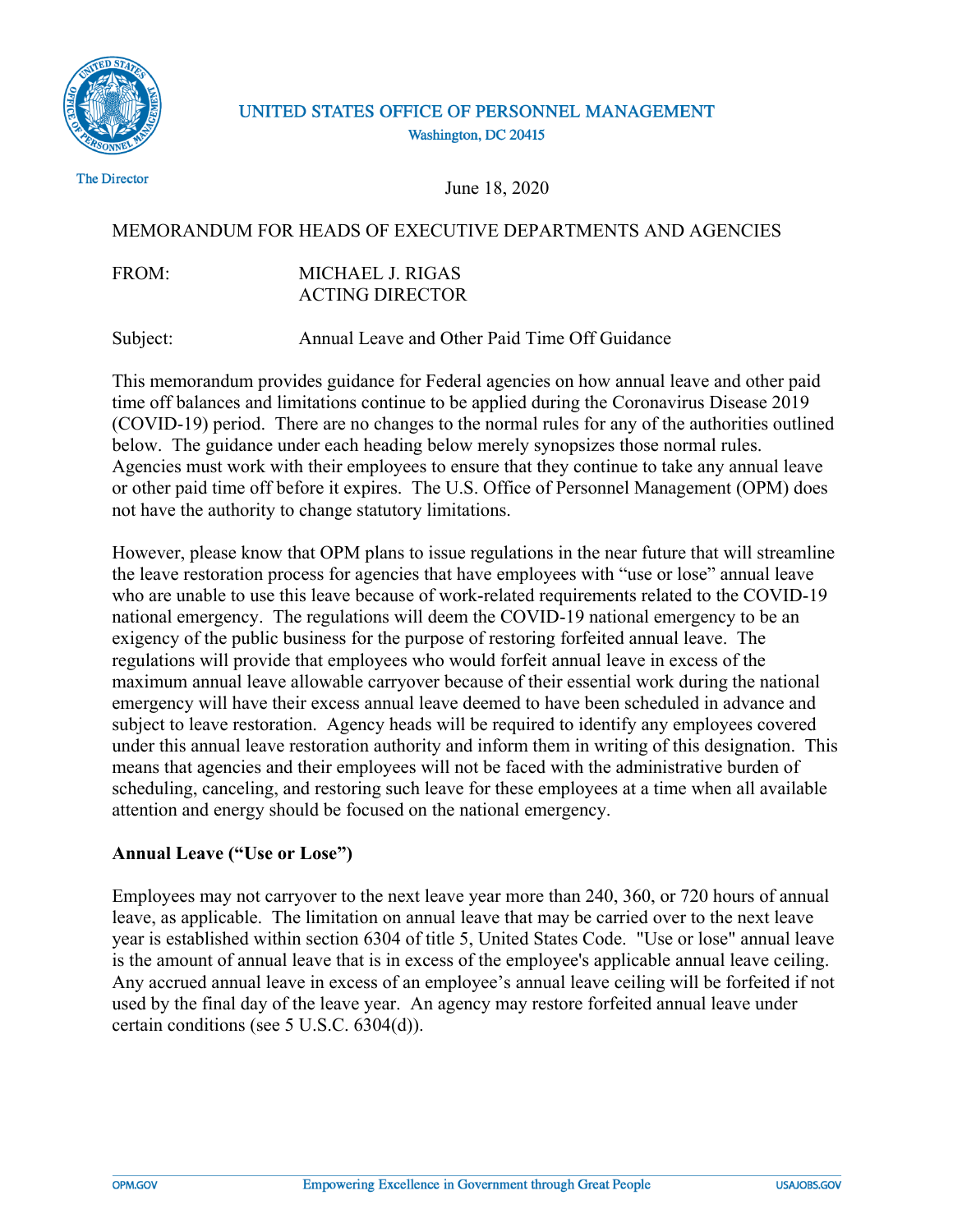#### **Restoration of Annual Leave**

Agencies may restore annual leave that was forfeited because it was in excess of the applicable leave ceilings described above if the leave was forfeited because of an administrative error, exigency of the public business, or sickness of the employee. An agency must restore the annual leave in a separate leave account.

For the purpose of Federal leave administration, an exigency of the public business occurs when there is a pressing need for an employee's service and the agency must cancel the employee's pre-approved annual leave because there are no other practical alternatives available to accomplish the work by a given deadline. An employee's decision to cancel annual leave he or she had previously scheduled or to not schedule annual leave due to the cancellation of vacation or travel plans because of COVID-19 restrictions, **does not constitute an exigency of the public for the purposes of restoration of annual leave**.

### *Importance of Scheduling "Use or Lose" Leave in Advance*

An agency may restore annual leave that was forfeited due to an exigency of the public business or sickness of the employee **only** if the annual leave was scheduled in writing before the start of the third biweekly pay period prior to the end of the leave year. (See fact sheet on [Leave Year](https://www.opm.gov/policy-data-oversight/pay-leave/leave-administration/fact-sheets/leave-year-beginning-and-ending-dates/) [Beginning and Ending Dates](https://www.opm.gov/policy-data-oversight/pay-leave/leave-administration/fact-sheets/leave-year-beginning-and-ending-dates/) for dates for scheduling "use or lose" leave.)

Any annual leave scheduled after that date will be forfeited if not used by the final day of the leave year. Annual leave that was not scheduled in advance may be restored only under very limited conditions such as employees affected by the Defense Base Closure and Realignment Act (5 U.S.C. 6304(d)(3)), administrative error, or prolonged sickness of the employee.

#### *Leave Year Beginning and Ending Dates*

A leave year begins on the first day of the first full biweekly pay period in a calendar year and ends on the day immediately before the first day of the first full biweekly pay period in the following calendar year.

#### Relevant Fact Sheets

Annual Leave – [https://www.opm.gov/policy-data-oversight/pay-leave/leave-administration/fact](https://www.opm.gov/policy-data-oversight/pay-leave/leave-administration/fact-sheets/annual-leave/)[sheets/annual-leave/](https://www.opm.gov/policy-data-oversight/pay-leave/leave-administration/fact-sheets/annual-leave/)

Leave Year Beginning and Ending Dates – [https://www.opm.gov/policy-data-oversight/pay](https://www.opm.gov/policy-data-oversight/pay-leave/leave-administration/fact-sheets/leave-year-beginning-and-ending-dates/)[leave/leave-administration/fact-sheets/leave-year-beginning-and-ending-dates/](https://www.opm.gov/policy-data-oversight/pay-leave/leave-administration/fact-sheets/leave-year-beginning-and-ending-dates/)

Restoration of Annual Leave – [https://www.opm.gov/policy-data-oversight/pay-leave/leave](https://www.opm.gov/policy-data-oversight/pay-leave/leave-administration/fact-sheets/restoration-of-annual-leave/)[administration/fact-sheets/restoration-of-annual-leave/](https://www.opm.gov/policy-data-oversight/pay-leave/leave-administration/fact-sheets/restoration-of-annual-leave/)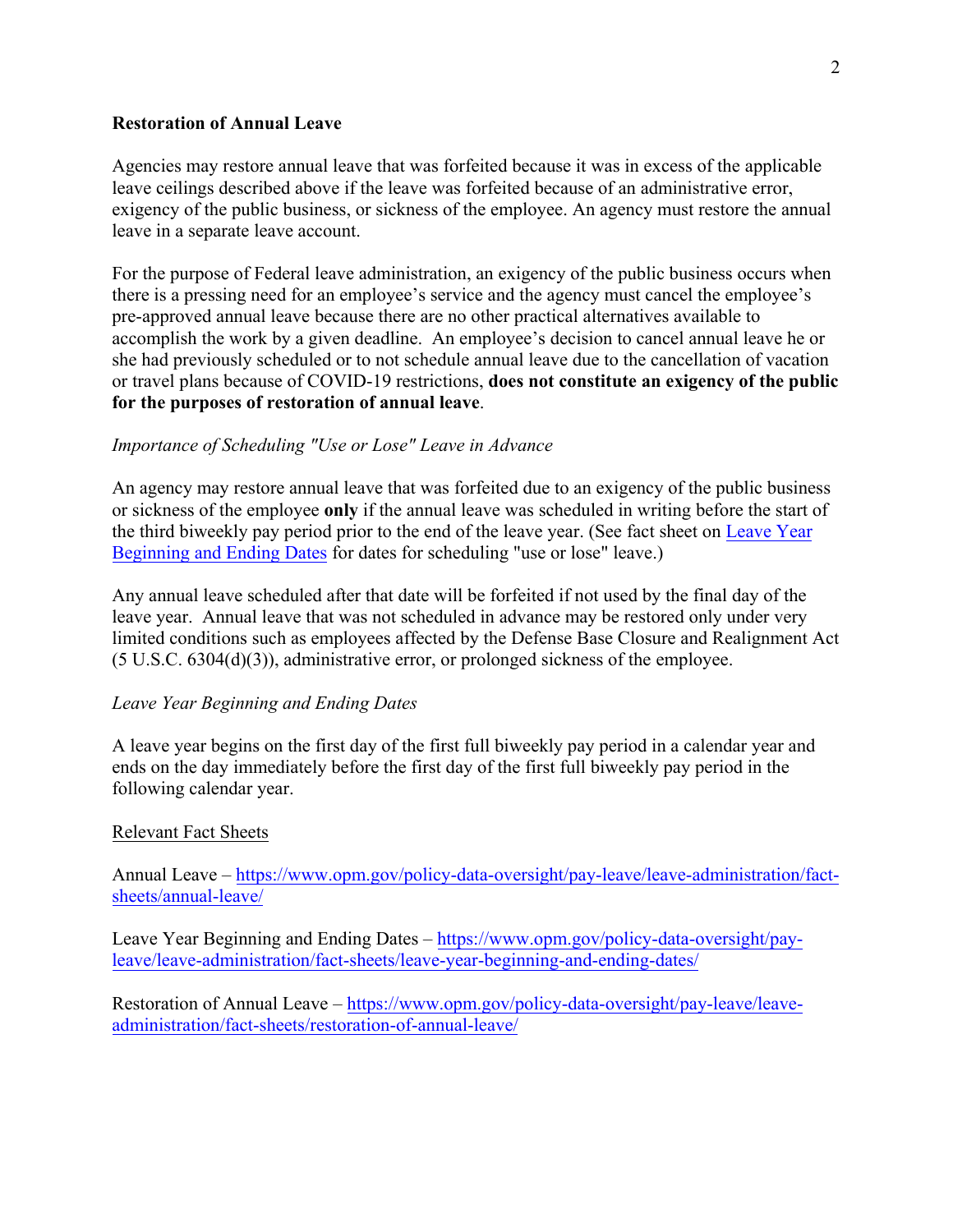### **Compensatory Time Off for Travel**

Compensatory time off for travel is forfeited if not used by the end of the 26th pay period after the pay period during which it was earned. There is no payout for forfeited compensatory time off for travel (i.e., unused hours will expire after the 26 pay period limitation). An agency may extend the pay period in which to use compensatory time off for travel under very specific circumstances (see below).

*Uniformed service or an on-the-job injury with entitlement to injury compensation (see 5 CFR 550.1407(a)(2))* 

Unused compensatory time off for travel will be held in abeyance for an employee who separates, or is placed in a leave without pay status, and later returns following:

(1) separation or leave without pay to perform service in the uniformed services (as defined in 38 U.S.C. 4303 and 5 CFR 353.102) and a return to service through the exercise of a reemployment right, or

(2) separation or leave without pay due to an on-the-job injury with entitlement to injury compensation under 5 U.S.C. chapter 81.

The employee must use all of the compensatory time off for travel held in abeyance by the end of the 26th pay period following the pay period in which the employee returns to duty, or such compensatory time off will be forfeited.

# *Exigency of the service beyond the employee's control (see 5 CFR 550.1407(e))*

If an employee fails to use his or her accrued compensatory time off for travel before the end of the 26th pay period after the pay period during which it was earned due to an exigency of the service beyond the employee's control, the head of an agency, at his or her sole and exclusive discretion, may extend the time limit for up to an additional 26 pay periods.

### Relevant Fact Sheet and Resources

Compensatory Time Off for Travel – [https://www.opm.gov/policy-data-oversight/pay-leave/pay](https://www.opm.gov/policy-data-oversight/pay-leave/pay-administration/fact-sheets/compensatory-time-off-for-travel/)[administration/fact-sheets/compensatory-time-off-for-travel/](https://www.opm.gov/policy-data-oversight/pay-leave/pay-administration/fact-sheets/compensatory-time-off-for-travel/)

See Q24 and Q25, FAQs – [https://www.opm.gov/policy-data-oversight/pay-leave/pay](https://www.opm.gov/policy-data-oversight/pay-leave/pay-administration/fact-sheets/compensatory-time-off-for-travel-questions-answers-to-fact-sheet/)[administration/fact-sheets/compensatory-time-off-for-travel-questions-answers-to-fact-sheet/](https://www.opm.gov/policy-data-oversight/pay-leave/pay-administration/fact-sheets/compensatory-time-off-for-travel-questions-answers-to-fact-sheet/)

### **Compensatory Time Off for Overtime**

Compensatory time off for overtime is forfeited if not used by the end of the 26th pay period after the pay period during which it was earned. This forfeiture rule applies to Fair Labor Standards Act (FLSA)-exempt and FLSA non-exempt earned compensatory time off. There is no authority to extend the pay period limitation in which to use compensatory time off for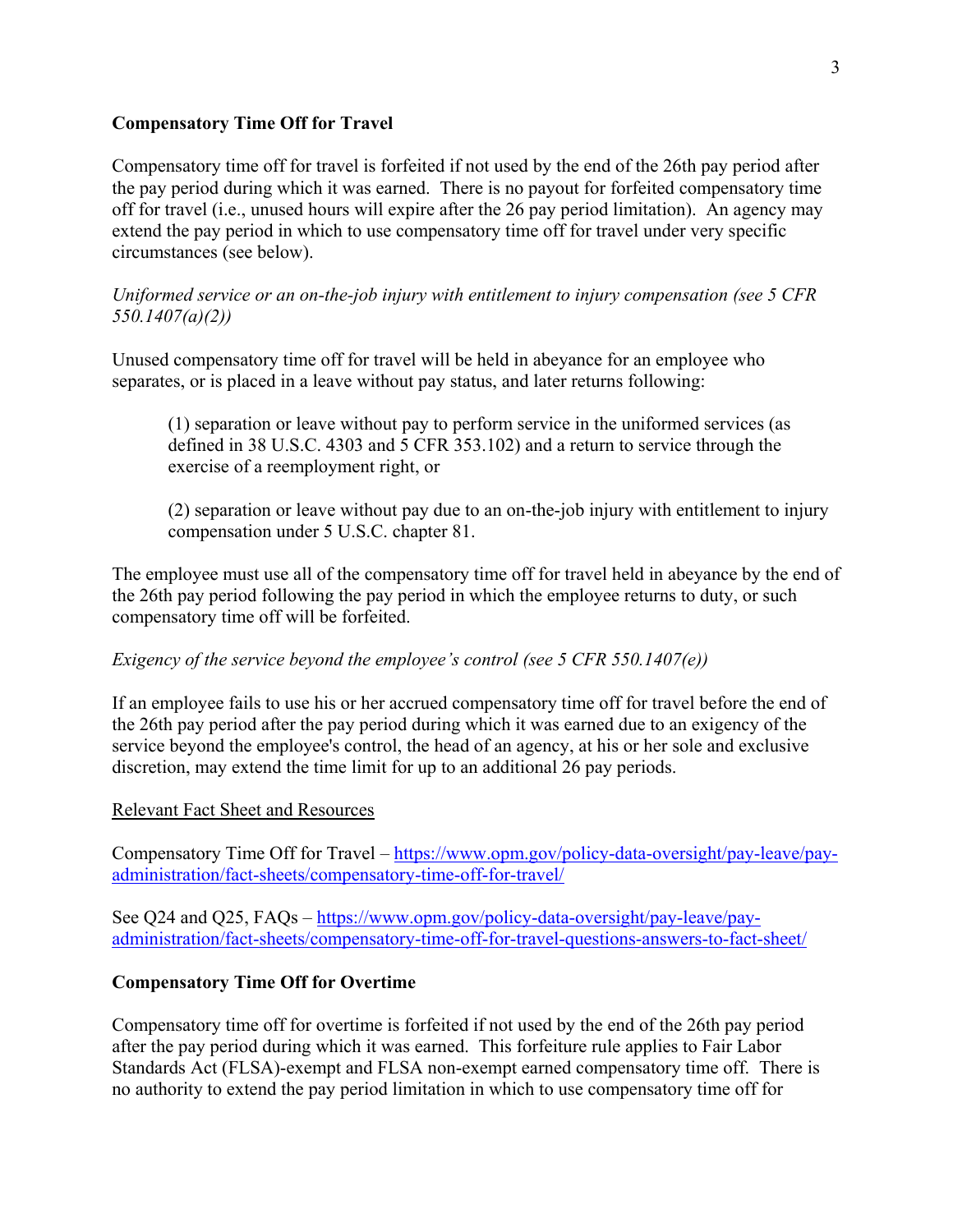overtime. However, there are very specific rules that apply to the treatment of forfeited compensatory time off depending upon the FLSA status of the employee (see below).

## *FLSA-exempt employees (see 5 CFR 550.114)*

An agency may provide that an FLSA-exempt employee who (1) fails to take earned compensatory time off within 26 pay periods or (2) transfers to another agency or separates from Federal service before the expiration of the 26 pay period time limit–

- Receive payment for the unused compensatory time off at the overtime rate in effect when earned, or
- Forfeit the unused compensatory time off, unless failure to use the compensatory time off is due to an exigency of the service beyond the employee's control.

### *FLSA-nonexempt employees (see 5 CFR 551.531)*

If accrued compensatory time off is not used by an FLSA-nonexempt employee (i.e., FLSA covered) within 26 pay periods or if the FLSA-nonexempt employee transfers to another agency or separates from Federal service before the expiration of the 26 pay period time limit, the employee must be paid for the earned compensatory time off at the overtime rate in effect when earned.

### Relevant Fact Sheet

Compensatory Time Off for Overtime – [https://www.opm.gov/policy-data-oversight/pay](https://www.opm.gov/policy-data-oversight/pay-leave/pay-administration/fact-sheets/compensatory-time-off/)[leave/pay-administration/fact-sheets/compensatory-time-off/](https://www.opm.gov/policy-data-oversight/pay-leave/pay-administration/fact-sheets/compensatory-time-off/)

### **Credit Hours**

Credit hours are hours worked voluntarily under a flexible work schedule. Only 1 credit hour is earned for each hour of voluntary work in excess of the basic work requirement. (See 5 U.S.C. 6126(a).) For a full-time employee, only 24 credit hours may be carried over to the next pay period. For a part-time employee, not more than one-fourth of the hours in the employee's biweekly basic work requirement may be carried over to the next pay period. There is no limitation on when the accrued hours must be used (i.e., no pay period usage limitation) as there are for compensatory time off for travel and overtime. Credit hours are only subject to the 24 hour per pay period carryover threshold described above.

### Relevant Fact Sheet and Resources

Credit Hours Under a Flexible Work Schedule – [https://www.opm.gov/policy-data](https://www.opm.gov/policy-data-oversight/pay-leave/work-schedules/fact-sheets/credit-hours-under-a-flexible-work-schedule/)[oversight/pay-leave/work-schedules/fact-sheets/credit-hours-under-a-flexible-work-schedule/](https://www.opm.gov/policy-data-oversight/pay-leave/work-schedules/fact-sheets/credit-hours-under-a-flexible-work-schedule/)

Handbook on Alternative Work Schedules – [https://www.opm.gov/policy-data-oversight/](https://www.opm.gov/policy-data-oversight/pay-leave/reference-materials/handbooks/alternative-work-schedules/) [pay-leave/reference-materials/handbooks/alternative-work-schedules/](https://www.opm.gov/policy-data-oversight/pay-leave/reference-materials/handbooks/alternative-work-schedules/)